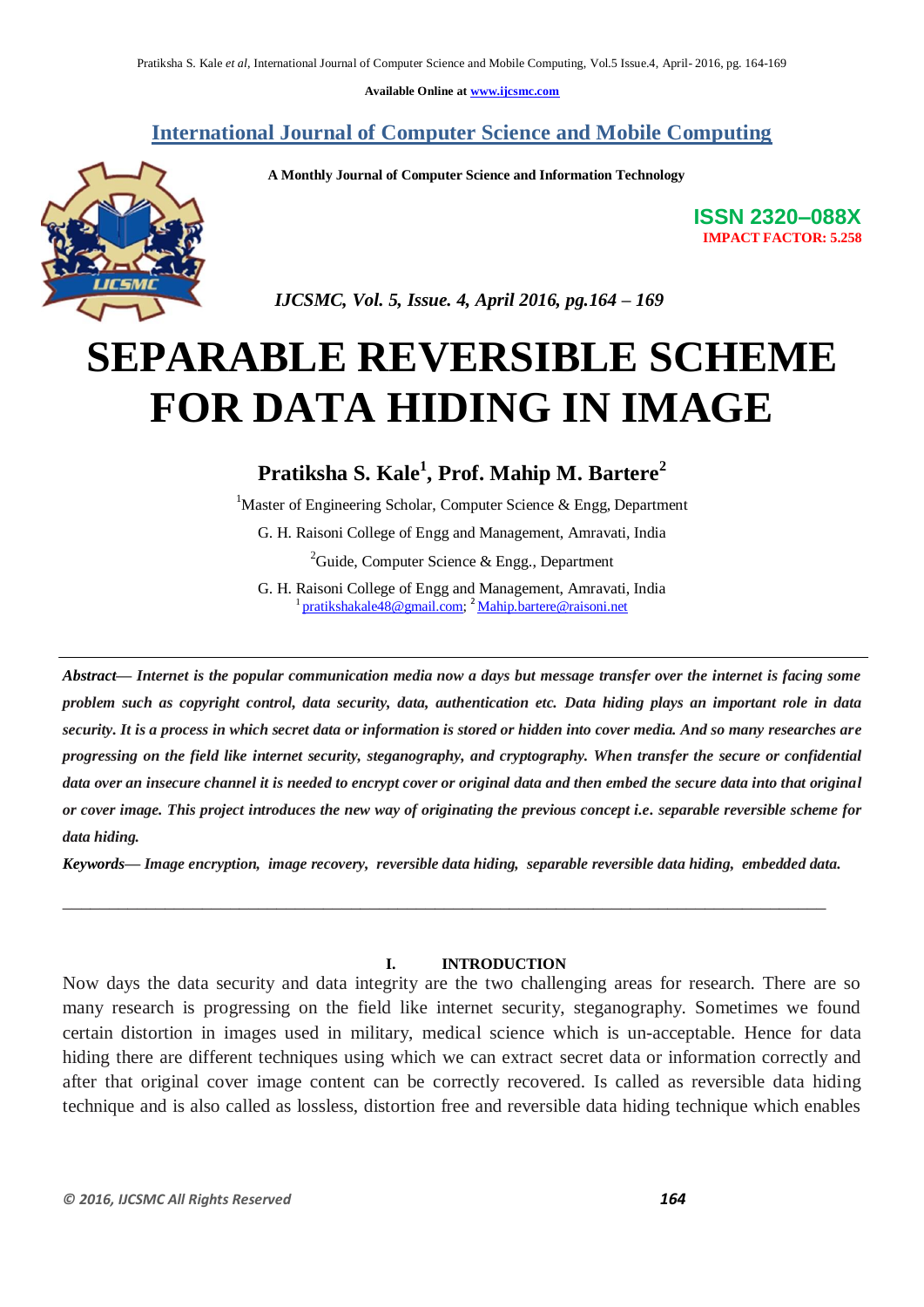the exact recovery of the original signal with the extraction of the secret information. And this type of exact recovery without any loss of data is nothing but the reversible data hiding. Usually, the well-known LSB (least significant bits) method is used as the data embedding method. Many times reversible data hiding is mainly used for the authentication purpose.

The term "reversible data hiding" means getting the exact recovery of the data after performing the operation like encryption-decryption and data hiding in cover image. Now the most important question is; what is mean by "separable reversible data hiding technique"? The word separable means it separates or divides two major activities in the scheme. These two activities like separating data and cover image are getting the exact recovery of the secure hidden data and exact recovery of cover data or original image which is used to hide.

By using separable reversible scheme secret data is hidden into a cover media. The data may be any text related to the image such as authentication data or information. At the receiver side it must be able to extract the hidden or secret data from the cover image. In some different applications such as medical, military, it is highly desired that the original image should be perfectly recovered after data extraction. The separation of extracting the data and getting the cover image or media come to be exists. Hence this is known as Separable Reversible Data hiding technique.

Steganography is the process of hiding a secret data in such a way that someone cannot know the presence or contents of the hidden data or message. Technically in simple word "steganography means hiding data within another".

In some cases, administrator needs to add some additional message or secret data, such as the original information, authentication data, within the encrypted image however he does not know the original image content. It may be also expected that the original content can be recovered without any error after decryption and retrieve of additional message at receiver side [11].

#### **II. LITERATURE SURVEY**

Previously, data to be transmitted were encrypted using the algorithms like DES, Triple DES. They provided the data protection but up to certain extent. DES algorithm consumes least decryption time. It is a secret key like private key based algorithm which experiences problems like key distribution and key agreement but provide throughput in less power intake. The Protective measure of highly secret data is on demand in the market. On the other hand, in AES algorithm uses least memory usage. On the other hand data can be confidential by using data hiding techniques. Data hiding techniques embeds the data into cover objects or original image like texts, images, audios, videos. For more protection, cryptographic techniques can be applied to an information hiding scheme to encrypt the secrete information. Stereography can be used to increase the chances to hide the data so that the hackers are not able to get the secret information which is hidden behind the image [10].

The data hiding process is made of image encryption, data embedding and data extraction/image recovery like original image or cover object. The sender encrypts the original or cover image using an encryption key to produce an encrypted image or in unreadable format. After that, the data hider compresses the (LSB) least significant bits of the encrypted images using a data hiding key to create a more space to adjust the extra data. At the receiver side, the embedded data in the created space can be easily extracted from the encrypted image containing additional data with the help of data hiding key.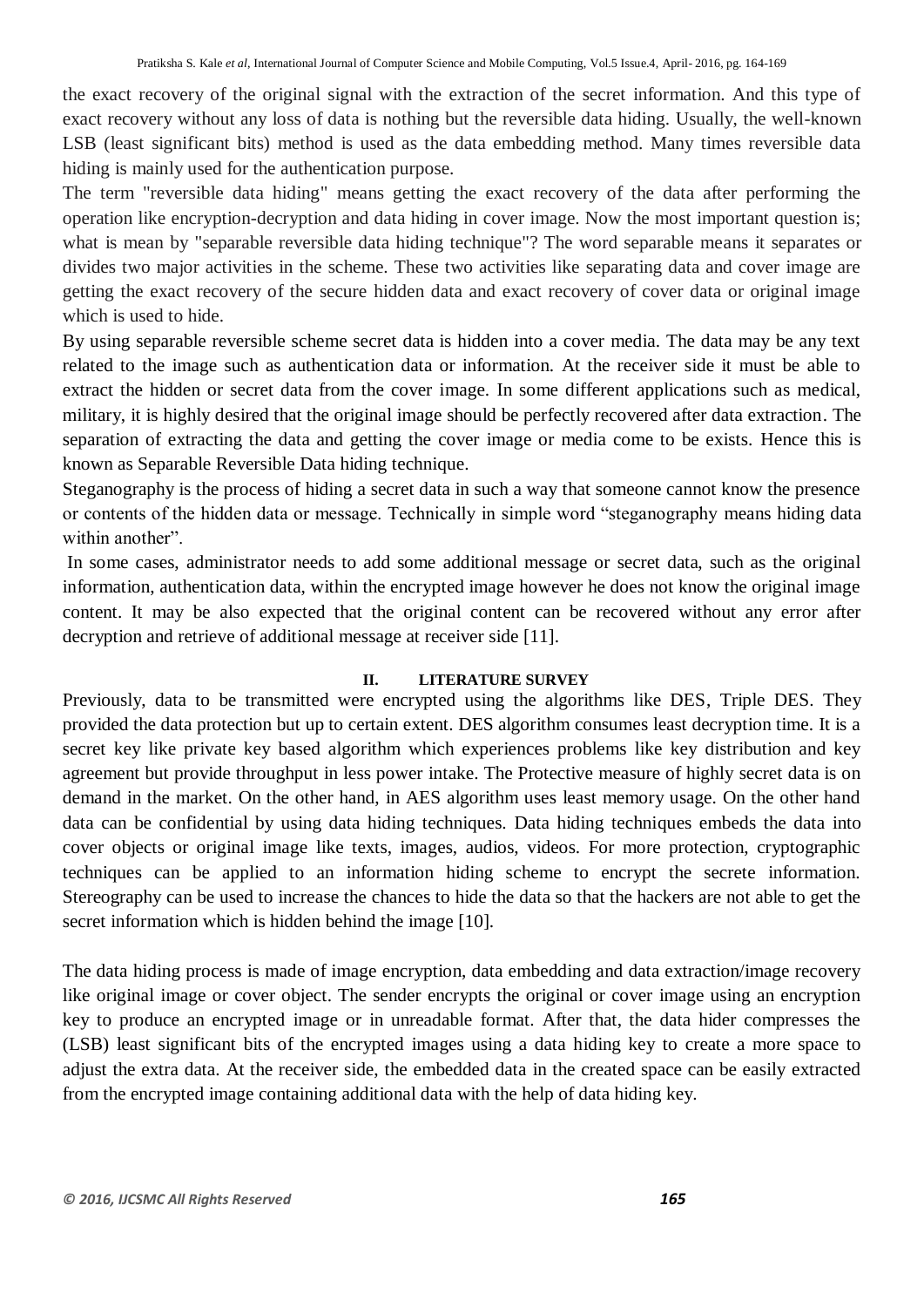By using both of the encryption process and data-hiding keys, the embedded additional data can be recovered and the cover image can be perfectly restored [4]. If the lossless compression method is used for the encrypted image containing embedded data, the additional data can be extracted and the original content of the encrypted image that contains secretor confidential data. In reversible data hiding using optimal value transfer techniques, the values of sender image are changed and original content of the image can be correctly restored after extracting the data on the receiver side [8]. According to this technique, the optimal constraint of value alteration using a payload-distortion criterion is founded by using the iterative procedure, and a reversible practical data hiding scheme was proposed [8]. The secret data or confidential image, and the auxiliary information used for recovering the secret data, were carried out by the differences between the original pixel-values and the corresponding values [7].

By using this technique, a good performance is obtained for the reversible data hiding. In this scheme, the secret or confidential information and the auxiliary data used for data recovery[8]. The optimal value transfer matrix is generated for increasing the amount of secret data or information, i.e. payload.

It also stated that the size of auxiliary data can not affect the optimality of the sending matrix. By pixel division in the original image or cover image is divide into two different sets and a number of different subsets, the hiding the secret data is performed in the subsets generated from cover image, and then the auxiliary data or information of a subset is always produced [7]. Similarly, the receiver could successfully extract the embedded secret information and could extract the original content or data in the subsets with an inverse order. Many techniques are used to hide data in various formats in steganography. The many times used mechanism on account of its simplicity is the use of the Least Significant Bit. This method is for normally used to hide data in a digital image.

According to the novel scheme of separable reversible data hiding, at sender side encrypts the original image or cover image using an encryption key. Then, secret data is hidden behind the image. Now, the encrypted image consist of the additional information or data, if the receiver has a data-hiding key, then he can recover the additional data or information though he does not have an any idea related to the cover image content [6]. At the destination, if the receiver has an encryption key, then the receiver can easily decrypt the received data or information so that obtain the image similar to the original image or cover image.

The sender also called as the content owner encrypts the original or cover uncompressed image by using the image encryption algorithms and by using a key called as the encryption key to generate an encrypted image means unreadable format. At the other side, the hidden data in the image can be extracted easily from the encrypted image containing additional data or information according to the data-hiding key [10]. When encryption and data-hiding keys are used by receiver, the confidential data embedded can be extracted successfully and the cover image can be recovered correctly [8].

According to the novel steganographic method for hiding data within the spatial domain of the grayscale image the proposed approach works by dividing the cover image or original image into blocks of equal sizes and then embeds the message in the edge of the block depending on the number of ones in left four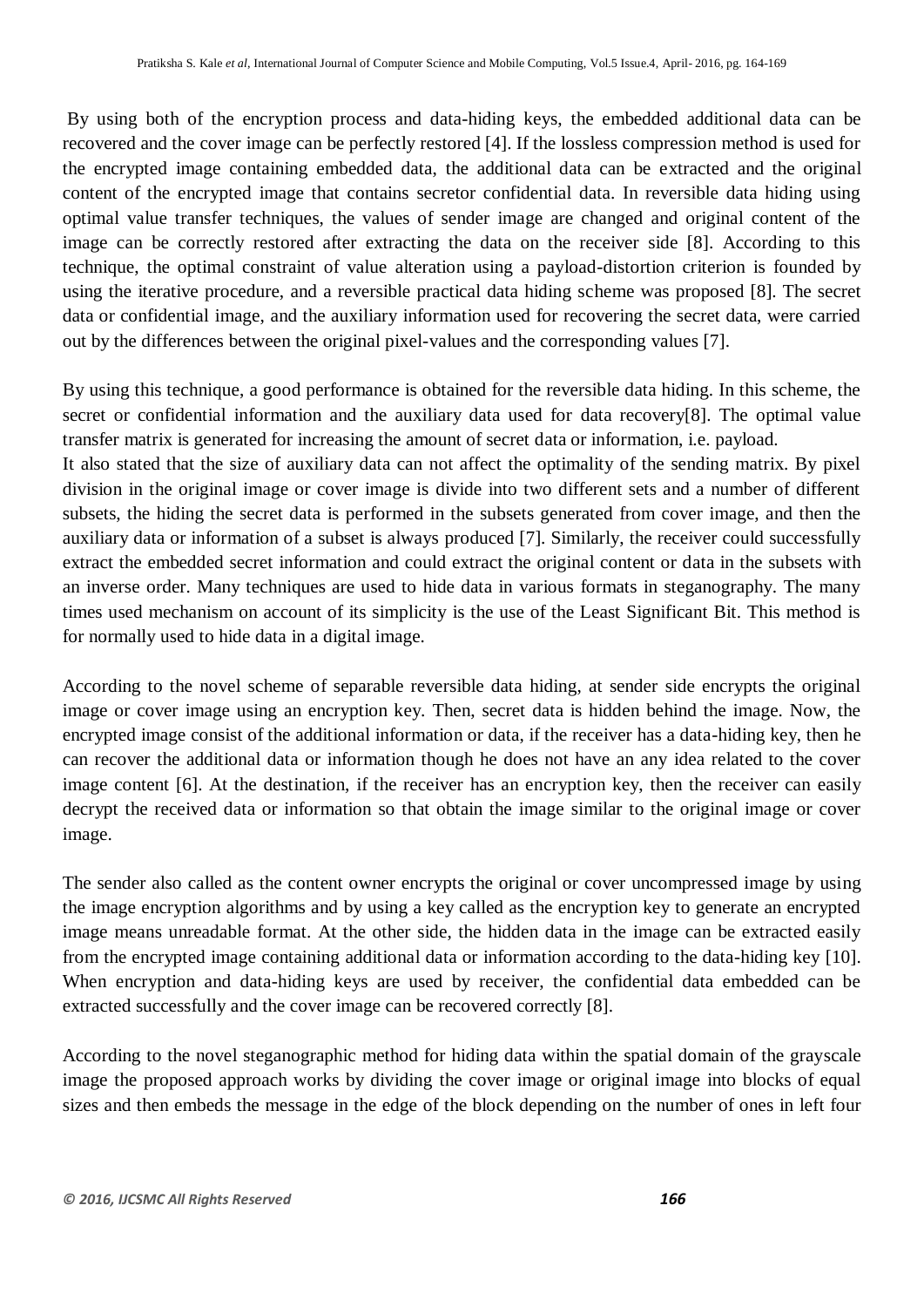bits of the pixel. The results have shown that the proposed method not only has an acceptable image quality but also provides a large embedding capacity hence data hiding capacity is improved.

#### **III. PROPOSED METHODOLOGY**

### *A. Data Hiding:*

- Data hiding is the process of hiding secret data in cover image so that we get the stego image.
- Stego image is a combination of secret image and carrier image.

Step1: Take image as a cover image for hiding secret image.

Step2: Input secret image

Step3: Encrypt secret image by applying encryption algorithm

Step3: Convert secret data in binary format.

### Step3: Hiding secret data in cover image using data hiding algorithm.

- Step4: We will get the stego image.
- Step5: Encrypt stego image by applying encryption algorithm.

Step5: Finally, we will get the stego encrypted image.



#### *B. Data Extraction:*

Data Extraction is the process of extracting secret image from encrypted stego image for this purpose there is need to decrypt it first.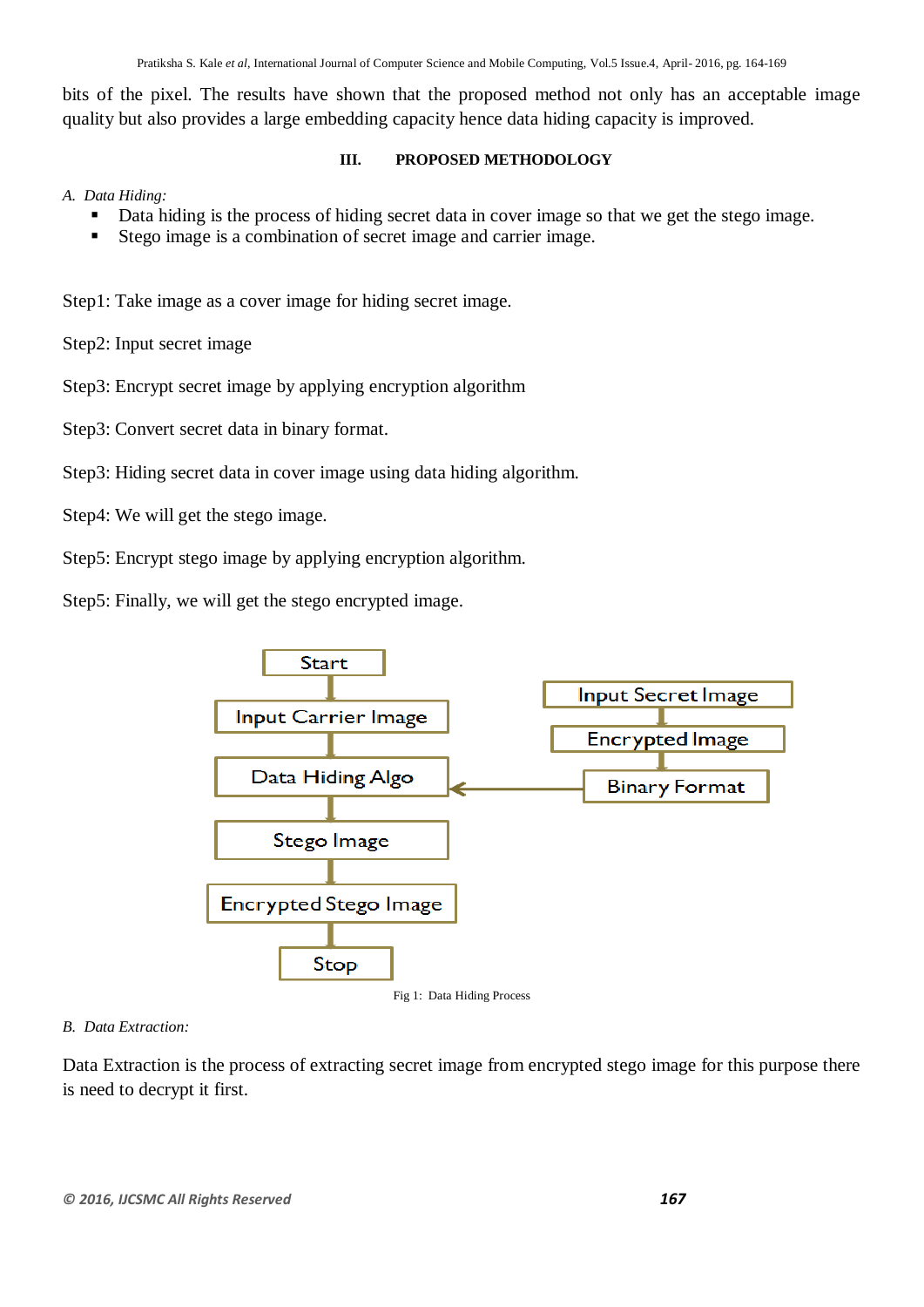- Step1: At the receiver side we will get the encrypted stego image.
- Step2: Decrypt encrypted stego image.
- Step3: At this stage, extract data.
- Step4: Now, convert extracted data in ASCII format.

Step5: Finally, we will get the original secret image which hidden under the carrier image.



Fig 1: Data Extraction Process

#### References

[1] J. Tian, "Reversible data embedding using a difference expansion, "IEEE Trans. Circuits Syst. Video Techno! VO!' 13, no. 8, pp. 890-896, Aug. 2003.

[2] Mohammad Awrangjeb, "An Overview of Reversible Data hiding", ICCIT, Jahangirnagar University, Bangladesh, pp. 75–79, Dec. 2003.

[3] M. Johnson, P. Ishwar, V. M. Prabhakaran, D. Schonberg, and K.Ramchandran, "On compressing encrypted data," IEEE Trans. Signal Process., vo!. 52, no. 10, pp. 2992-3006, Oct. 2004.

[4] H.-C. Wu, N.-I.Wu, C.-S.Tsai and M.-S. Hwang," Image steganographic scheme based on pixel-value differencing and LSB replacement methods", IEEE Proc.-Vis. Image Signal Process., Vol. 152, No. 5, October 2005.

[5] Z. Ni, Y.-Q. Shi, N. Ansari, and W. Su, "Reversible data hiding," IEEE Trans. Circuits Syst. Video Techno!., vo!' 16, no. 3, pp. 354-362, Mar.2006.

[6] S. K. Moon and R.S. Kawitkar, "Data Security using Data Hiding", IEEE International conference on computational intelligence and multimedia applications, vol. 4, pp. 247-251, Dec. 2007.